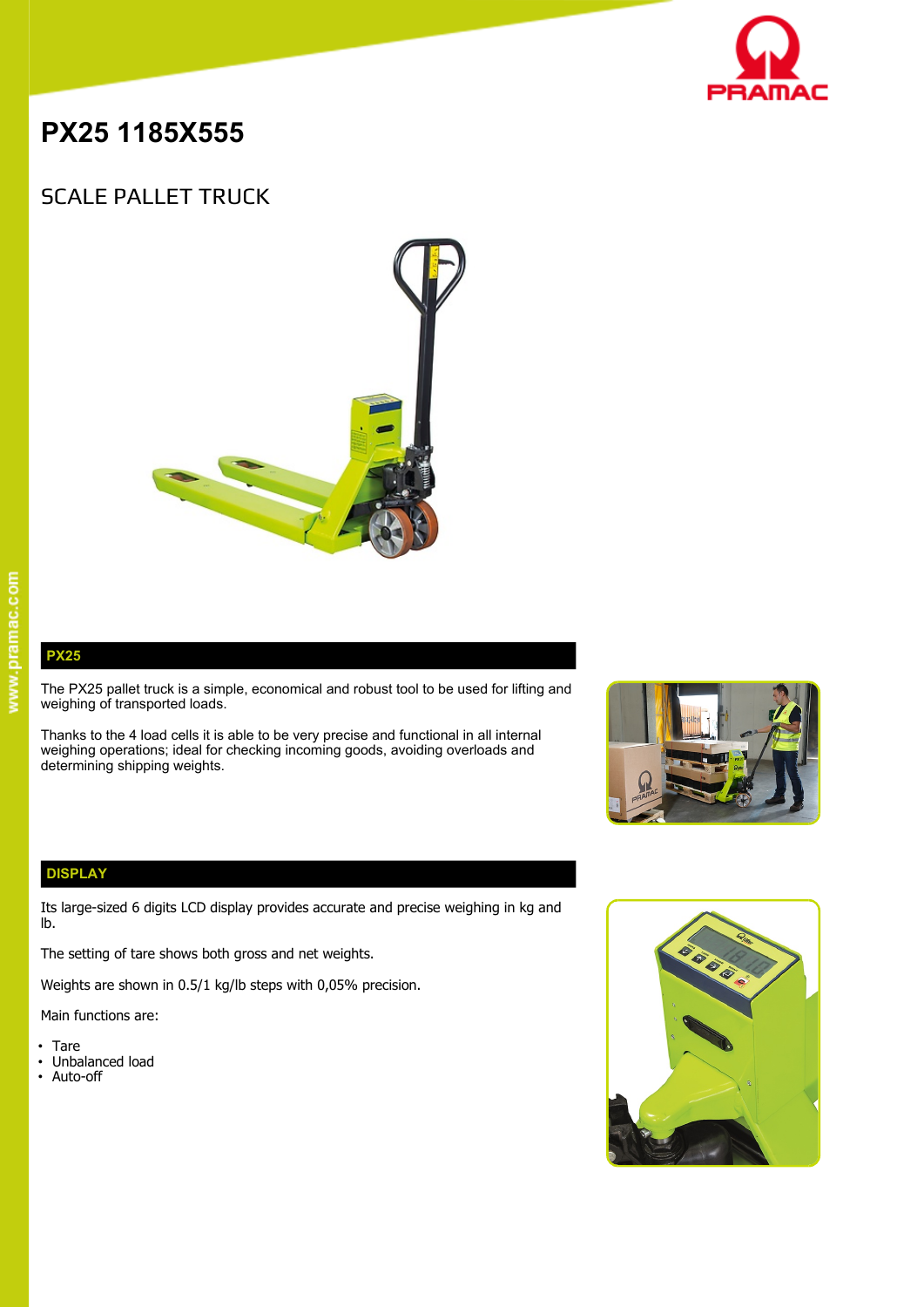### **FRAME STRUCTURE**

The structure is designed with a double frame consisting of a lower fork on which stands a counter fork. Both forks house two load cells allowing a uniform load distribution, and keeping high weighing accuracy even in case of collision and unbalanced load.

### **BATTERIES**

The PX25 electronic is powered by 4 x AA standard battery to be fitted in a specific module. The battery provides 30 hours autonomy. The display include a low status indicator

Resistant and reliable one piece cast iron pump, worked with numerical control machine, including:

- Maximum pressure valve: safety device that ensures the transpallet against overloads. When the pressure inside the hydraulic circuit exceeds the set calibration value according to the maximum nominal flow, the valve automatically locks the forks.
- ON/OFF lowering valve
- External oil tank

**HYDRAULIC UNIT**

### **CONFIGURATION PX25**

**STANDARD:** nylon - polyurethane steering wheels and polyurethane tandem rollers







 $\frac{1}{2}$ 



# www.pramac.com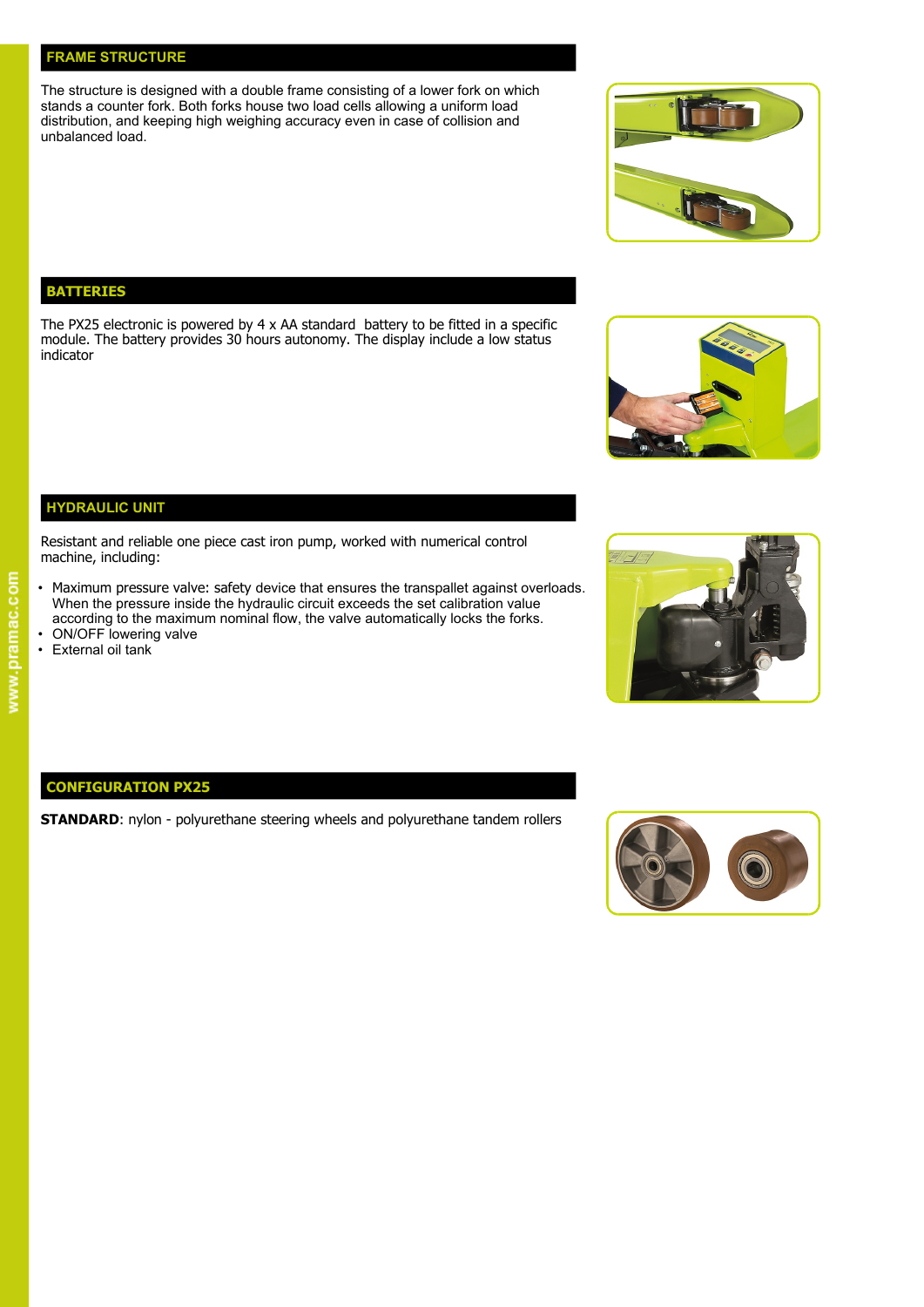|   |    | LIFTER     |
|---|----|------------|
|   |    | Manual     |
|   |    | Pedestrian |
| Q | Кg | 2500       |
| C | mm | 600        |
| x | mm | 975        |
| ν | mm | 1250       |
|   |    |            |

| <b>Weights</b>                        |    |      |
|---------------------------------------|----|------|
| 2.1 Service weight (battery included) | Κq | 113  |
| 2.2 Axle load, laden rear             | Kg | 1830 |
| 2.2 Axle load, laden front            | Kg | 783  |
| 2.3 Axle load, unladen front          | Kg |      |
| 2.3 Axle load, unladen rear           | Κg | 42   |

| <b>Tyres/Chassis</b>                          |     |    |         |
|-----------------------------------------------|-----|----|---------|
| 3.1 Tyres: front wheels                       |     |    | POLY.C  |
| 3.1 Tyres: rear wheels                        |     |    | POLY.I. |
| 3.2 Tyre size: Steering wheels - Width        |     | mm | 55      |
| 3.2 Tyre size: Steering wheels - Diameter     |     | mm | 200     |
| 3.3 Tyre size: Load rollers - Diameter        |     | mm | 82      |
| 3.3 Tyre size: Load rollers - Width           |     | mm | 60      |
| 3.5 Tyre size: rear wheels - Q.ty (X=driven)  |     | nr | 4       |
| 3.5 Tyre size: front wheels - Q.ty (X=driven) |     | nr | 2       |
| 3.5 Rear balancing axle                       |     |    | No      |
| 3.6 Tread, front                              | b10 | mm | 155     |
| 3.7 Tread, rear                               | b11 | mm | 375     |
|                                               |     |    |         |

| <b>Dimensions</b>                          |                |    |      |
|--------------------------------------------|----------------|----|------|
| 4.4 Lift height                            | h3             | mm | 115  |
| 4.9 Height of tiller in drive position min | h14            | mm | 690  |
| 4.9 Height of tiller in drive position max | h14            | mm | 1160 |
| 4.15 Height, lowered                       | h13            | mm | 90   |
| 4.19 Overall lenght                        | 11             | mm | 1596 |
| 4.20 Lenght to face of forks               | 12             | mm | 411  |
| 4.21 Overall width                         | b1             | mm | 555  |
| 4.22 Fork dimensions - Thickness           | s              | mm | 60   |
| 4.22 Fork dimensions - Width               | e              | mm | 180  |
| 4.22 Fork dimensions - Lenght              |                | mm | 1185 |
| 4.25 Distance between fork arms            | b5             | mm | 555  |
| 4.32 Ground clearance, centre of wheelbase | m <sub>2</sub> | mm | 30   |
| 4.34 Aisle width                           | Ast            | mm | 1851 |
| 4.35 Turning radius                        | Wa             | mm | 1426 |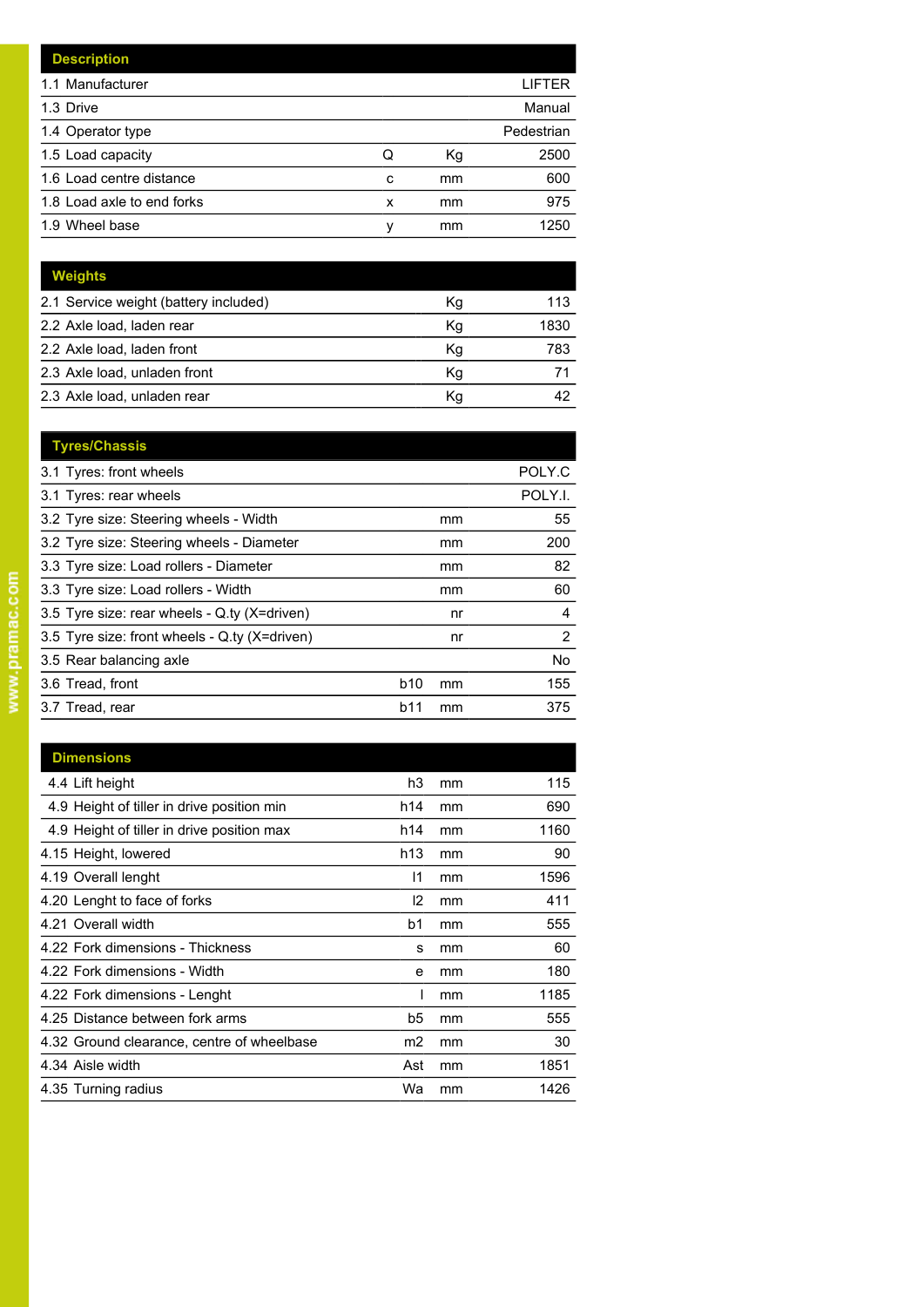| <b>Performance data</b>    |         |      |
|----------------------------|---------|------|
| 5.2 Lifting speed laden    | strokes |      |
| 5.2 Lifting speed unladen  | strokes | 13   |
| 5.3 Lowering speed laden   | m/s     | 0.05 |
| 5.3 Lowering speed unladen | m/s     | በ በ2 |

| <b>Scale</b>          |      |            |
|-----------------------|------|------------|
| <b>Digits</b>         | Q.py | 6          |
| Digit height          | mm   | 25         |
| Kilograms             |      | <b>Yes</b> |
| Lbs                   |      | <b>Yes</b> |
| Tare                  |      | <b>Yes</b> |
| Auto-off              |      | Yes        |
| Totalization          |      | No         |
| Counting              |      | No         |
| Operating time        | h    | 30         |
| Accuracy              | $\%$ | 0.05       |
| Shear-beam load cells | Q.py | 4          |
| <b>Division</b>       | Kg   | 0.5        |
| 6.4 Battery voltage   | V    | 6          |
| 6.4 Battery capacity  | Ah   | 1.1        |